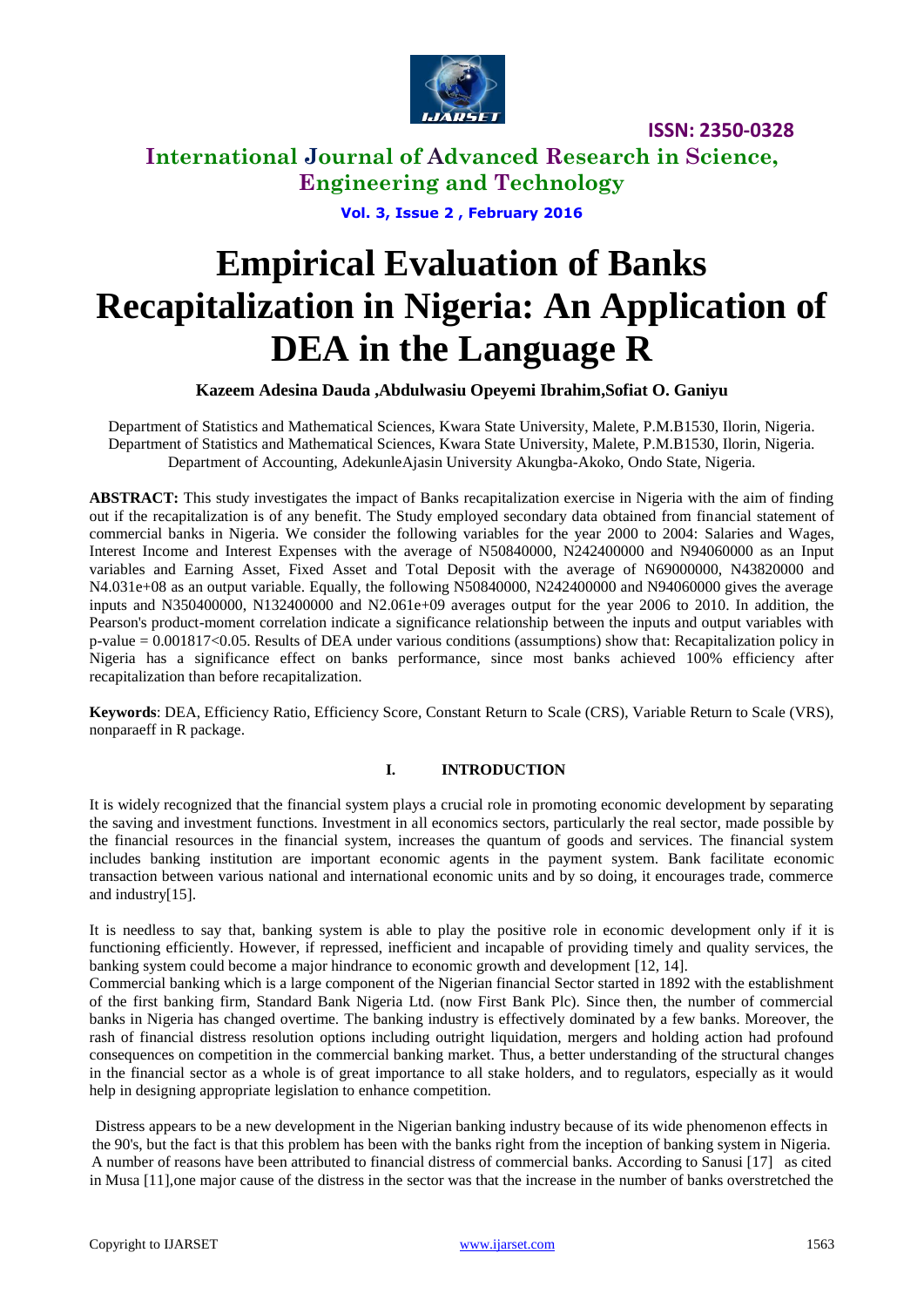

# **International Journal of Advanced Research in Science, Engineering and Technology**

# **Vol. 3, Issue 2 , February 2016**

existing human resources capacity of banks which resulted into many problems such as poor credit appraisal system, financial crimes, accumulation of poor asset quality among others. A result of the reason stated above is that most if not all of the banks that failed in Nigeria failed due to non-performing loans. Arrears affecting more than half the loan portfolio were typical of the failed banks. Many of the bad debts were attributable to moral hazard: the adverse incentives on bank owners to adopt imprudent lending strategies, in particular insider lending and lending at high interest rates to borrowers in the most risky segments of the credit markets contrary to the interests of the bank's creditors (mainly depositors or the government if it explicitly or implicitly insures deposits), which, if unsuccessful, would jeopardize the solvency of the bank [10].

It was as a response to get another round of impending crisis on the banking sector that on July 6, 2004, the Central Bank of Nigeria announced a major reform programme that would transform the banking landscape of the country. The main thrust of the 13-point reform agenda was the prescription of a minimum shareholders" funds of N25 billion for a Nigerian deposit money bank not later than December 31, 2005. The banks were expected to shore up their capital through the injection of fresh funds where applicable, but were most importantly encouraged to enter into merger/acquisition arrangements with other relatively smaller banks thus taking the advantage of economies of scale to reduce cost of doing business and enhance their competitiveness locally and internationally [19].

This was not the first time that Nigerian Banks were asked to shore up their capital base from a modest value of N10million naira minimum paid-up capital in 1988, Nigerian commercial banks were required to maintain capital not below N50 million in 1991. Between 1991 and 2005 subsequent increases have also been made ranging from N500 million in 1997; N1billion in 2001; N2billion in 2002 to N25 billion in 2005.

Capital is the cornerstone of bank"s financial strength. It supports bank operations by providing a buffer to absorb unanticipated losses from its activities and, in the event of problems, enabling the bank to continue to operate in a sound and viable manner while the problems are addressed or resolved. The maintenance of adequate capital reserves by a bank can engender confidence in the financial soundness and stability of the bank by providing continued assurance that it will honor its obligations to depositors and creditors. A measure of the capital strength of a bank is the capital adequacy ratio, which is the amount of bank"s regulatory capital expressed as a percentage of its risk-weighted assets. Prudential guidelines on "capital adequacy" set out three main elements that determine a bank"s capital these are:

- Credit risk associated with exposures;
- Market risk arising from banking activities; and
- The form and quality of capital held to support this exposure

Traditional approaches to bank regulation emphasize the view that the existence of capital adequacy regulation plays a crucial role in the long-term financing and solvency position of banks, especially in helping the banks to avoid bankruptcies and their negative externalities on the financial system. In general, capital or net worth serves as a buffer against losses and hence failure. In addition to this, the performance of the banks would also be enhanced although this has not been empirically investigated.

In this research work we are considering variety of inputs and output which have relationship with one another for the measurement of recapitalization of banks. The inputs Includes interest expenses, interest income and salaries and wages while the outputs include the fixed asset, total deposit and the earnings Assets.

### **A. Rationales for Bank Recapitalization in Nigeria**

Prior to 1992, the minimum paid up capital requirement for banks in Nigeria was N12 million for merchant banks and N20 million for commercial banks. A review that year moved the requirements to N40 and 50 million respectively. This level lasted till 1997 when a uniform N500 million capital was introduced. The reason for discontinuing the dichotomy was allow for a level playing field and realization that there was no real difference between the capital requirements of the two categories. It was also to prepare the system for the introduction of universal banking. In 2000, the minimum capital was moved to N1 billion for new banks, while existing banks were expected to meet this level by December 2002. Total N2 billion minimum paid up capital was introduced for new banks in 2001 while existing banks were given until December 2004 to comply. The reasons for these adjustments include:

- To increase cost of IT and other infrastructure.
- Comparison with other jurisdictions.
- Inflation and increasing interest rates.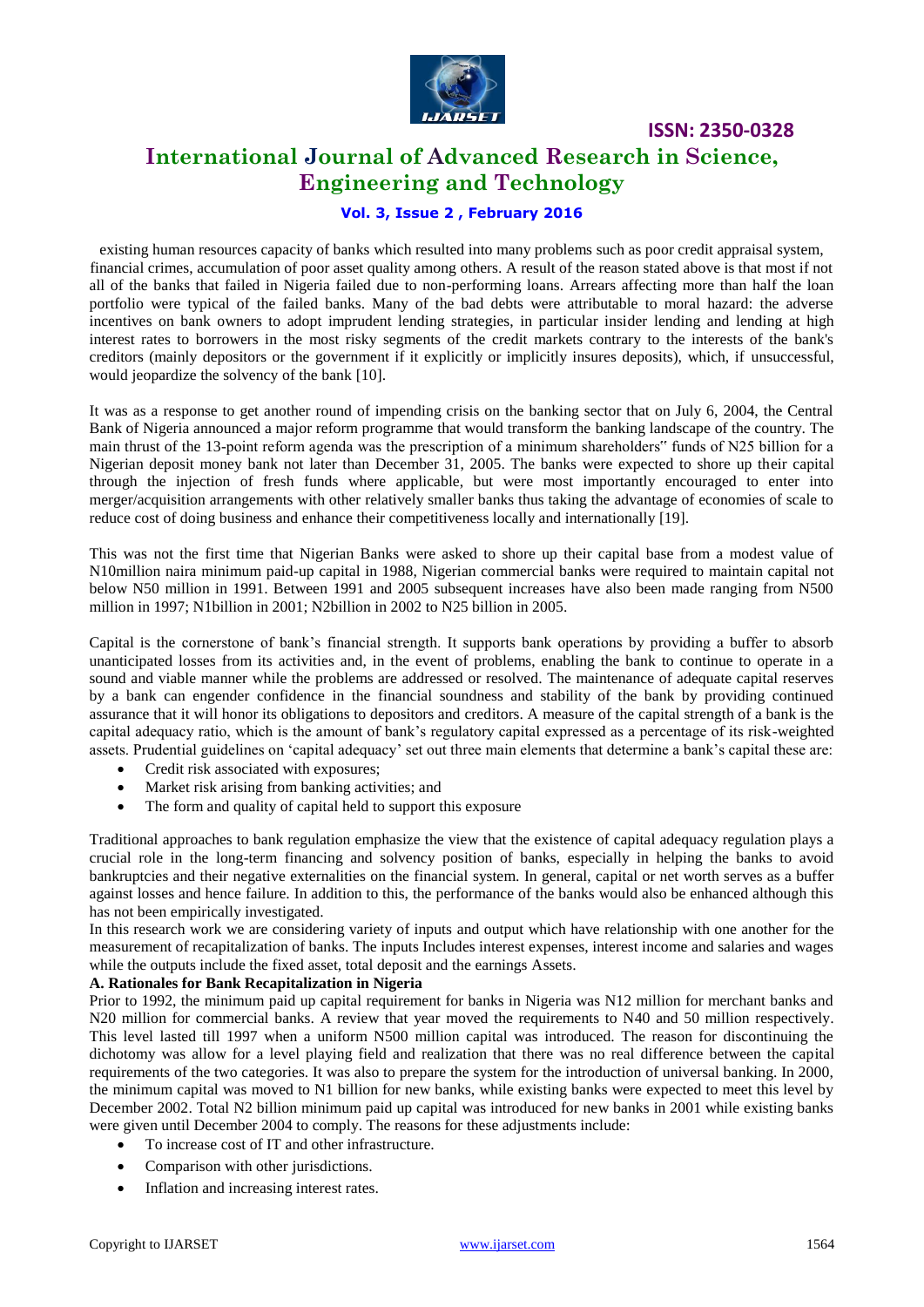

# **International Journal of Advanced Research in Science, Engineering and Technology**

**ISSN: 2350-0328**

# **Vol. 3, Issue 2 , February 2016**

- Depreciation of the national currency, the Naira.
- Strengthening the operational capacity of deposit money banks.
- Minimizing the risk of distress

There was also the need to curb the spate of requests for licenses which in many cases were not backed with any serious intension. The absorptive capacity of the system was also an issue, i.e. things like the executive capacity to run the banks, supervisory resources, the cut throat competition that was breeding malpractices, etc. Consequently, on July 6, 2004, the Central Bank of Nigeria (CBN) made a policy pronouncement the highlight was the increment of the earlier N2-N2.5 billion with full compliance deadline fixed for the end of the year. The rationale as indicated is that most banks in Nigeria have a capital base of about 298 million US dollars compared to 526 million US dollars for the smallest bank in Malaysia. Further reasoning include that globally, size has become an ingredient for success. An enhanced capital-base, all things being equal is expected to confer competitive edge on a bank. It would enable the bank acquire relevant technology, engage high quality personnel and absorb shock. It would also position the bank to offer better and value-added services while increasing its earning capacity.

According to the CBN, the new minimum capacity base was aimed at enhancing capabilities to finance large projects as well as ensure a capital base that can support service delivery channels. Ultimately, the recapitalization policy is expected to result in:

- Cost savings (attributable to economics of scale as well as more efficient allocation of resources)
- Revenue enhancement (resulting from the impact of consolidation on bank size scope and overall market power)
- Shareholders pressure on management to improve profit margins and returns on investment, made possible by new and powerful shareholder block.
- Financial stability characterized by the smooth functioning of various components of the financial system with each component resilient to shock.

Globalizing the banks to make for a more globally integrated financial services industry and facilitate the provision of wholesale financial services and geographical expansion of banking operations. Be abreast with new developments which impose high fixed costs and the need to spread these cost across a large customer base. Facilitate risk reduction due to change in organizational focus and efficient organizational structure. Be in tandem the advent of deregulation which removed many important legal and regulatory barriers [13].

#### **B. Statement of the Problem**

Many developing countries have experienced banking problems requiring major reforms to address weak banking supervision and inadequate capital. It has been shown that in addition to deposit insurance (implicit or explicit), official capital adequacy regulations play a crucial role in aligning the incentives of bank owners with depositors and other creditors[4].

For banks to be able to function effectively and maintain high efficiency level in the economy and to contribute meaningfully to the economic growth and development of a country, then the industrial sector must be safe, sound and stable, being devoid of any economic problem that can tilt it off the rail of achieving its primary duty of satisfaction, such as distress.

Due to inflation and the general socio-economic decline and political uncertainties around us which have taken a large toil on the banking industry, most banks have suffered from loss of business and this has resulted to loss of income. The banks were unable to pay customers on demand due to non-availability of liquid cash. The public lost confidence in the banking industry.

However, it is not altogether clear whether the imposition of recapitalization requirements actually reduces risk-taking incentives. Santos [2] notes that actual capital requirements may increase risk-taking behaviour. Also, Shrieves, and Dahl [3], argue that higher capital requirements may induce borrowers to shift to capital markets and in the process impair capital allocation, while Gorton and Winton [18] show that raising capital requirements can increase the cost of capital. Thus, theory provides conflicting predictions on whether capital requirements curtail or promote bank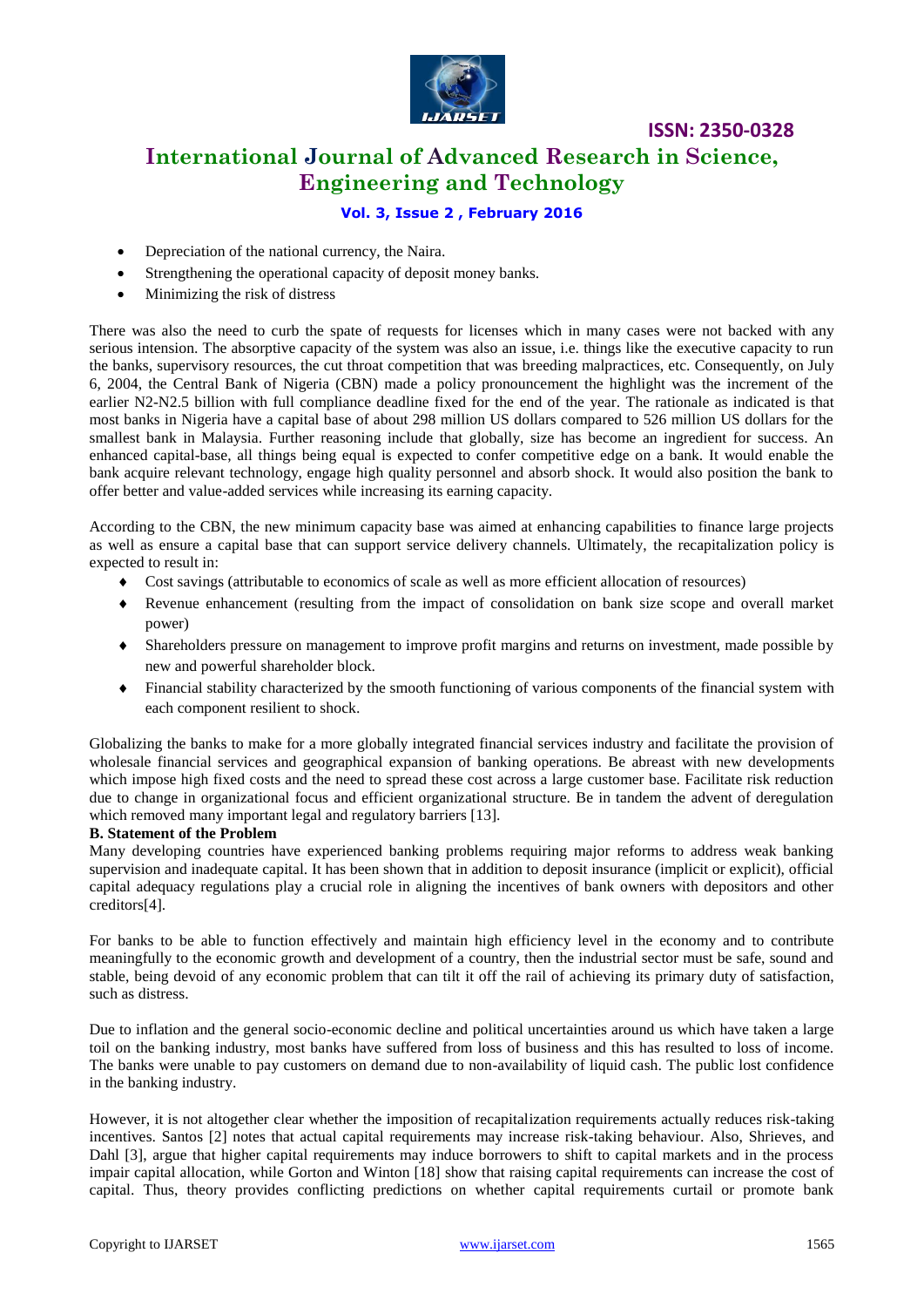

# **International Journal of Advanced Research in Science, Engineering and Technology**

# **Vol. 3, Issue 2 , February 2016**

performance. This study shall make effort at clearing the air as regard the impact of recapitalization on bank performance with evidence drawn from the Nigerian banking sector.

In carrying out this research, attention would be focused on commercial banks in Nigeria and time frame to be considered shall be between 2000 and 2010. Thirteen commercial banks were selected and five years 2000-2004 is referred to as "before recapitalization" while five years 2006-2010 is termed "after recapitalization". The year 2005 is used as based year, since 2006 is starting year for implementing the N25bn paid up capital [16].

### **II. METHODOLOGY**

Data Envelopment Analysis (DEA) is a relatively new "data oriented" approach for evaluating the performance of a set of peer entities called Decision Making Units (DMUs) which convert multiple inputs into multiple outputs. The definition of a DMU is generic and flexible. Recent years have seen a great variety of applications of DEA for use in evaluating the performances of many different kinds of entities engaged in many different activities in many different contexts in many different countries. Here, the Decision Making Units (DMUs) are thirteen selected banks in Nigeria. In their originating study, Charnes, Cooper, and Rhodes [9] described DEA as a "mathematical programming model applied to observational data that provides a new way of obtaining empirical estimates of relations - such as the production functions and/or efficient production possibility surfaces – that are cornerstones of modern economics". Formally, DEA is a methodology directed to frontiers rather than central tendencies. Instead of trying to fit a regression plane through the *center*of the data as in statistical regression, for example, one "floats" a piecewise linear surface to rest on top of the observations. Because of this perspective, DEA proves particularly adept at uncovering relationships that remain hidden from other methodologies. For instance, consider what one wants to mean by "efficiency", or more generally, what one wants to mean by saying that one DMU is more efficient than another DMU. This is accomplished in a straightforward manner by DEA without requiring explicitly formulated assumptions and variations with various types of models such as in linear and nonlinear regression models [5].

#### **Development of DEA Formula**

DEA is a multi-factor productivity analysis model for measuring the relative efficiencies of a homogenous set of decision making units (DMUs). The efficiency score in the presence of multiple input and output factors is defined as: *Efficiency =*  (1)

Assuming that there are *n* DMUs, each with *m* inputs and *s* outputs, the relative efficiency score of a test DMU *p* is obtained by solving the following model proposed by Charnes et al. (1978):

$$
Max\frac{\sum_{k=1}^{S}V_ky_{kp}}{\sum_{j=1}^{m}u_jx_{jp}}
$$

Subject to

$$
Max \frac{\sum_{k=1}^{S} V_k y_{ki}}{\sum_{j=1}^{m} u_j x_{ji}} \le 1, \forall i, V_k, u_j \ge 0 \quad \forall k, j.
$$
 (2)

Where

 $k = 1$  to *s*,  $j = 1$  to *m*,  $i = 1$  to *n*,  $\forall k$  is amount of output *k* produced by DMU *i*,  $\exists i$  *xij* = amount of input *j* utilized by DMU *i*,  $v_k$ = weight given to output *k*,  $u_j$ = weight given to input *j*.

The fractional program shown as (2) can be converted to a linear program as shown in (3).

Max  $\sum_{k=1}^{s} V_k y_{kp}$  Subject to  $\sum_{j=1}^m u_j x_{jp} = 1$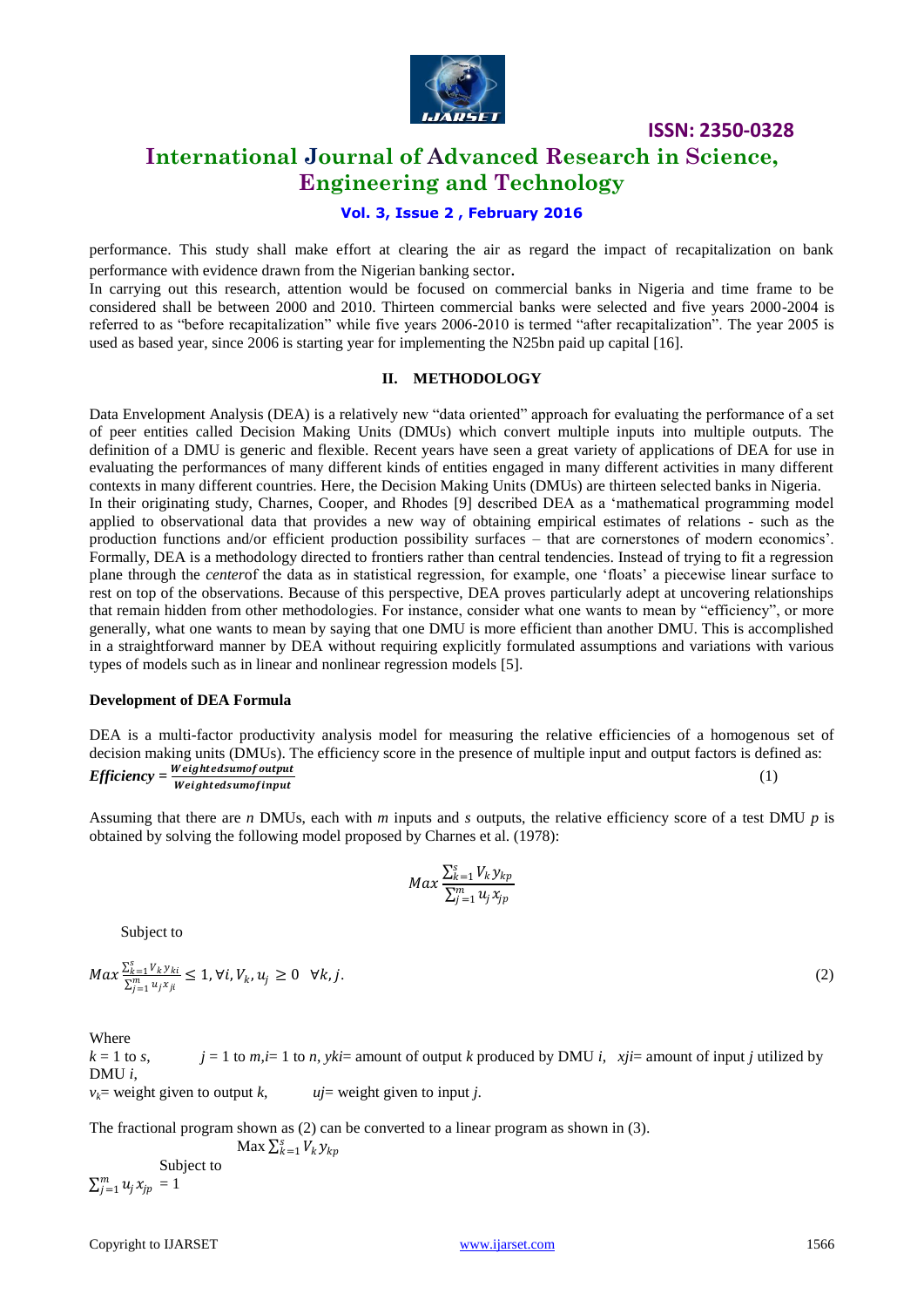

# **ISSN: 2350-0328 International Journal of Advanced Research in Science, Engineering and Technology**

**Vol. 3, Issue 2 , February 2016**

$$
\sum_{k=1}^{s} V_k y_{ki} - \sum_{j=1}^{m} u_j x_{ji} \le 0, \qquad \forall i
$$

 $V_k, u_j \geq 0 \quad \forall k, j.$  (3)

The above problem is run *n* times in identifying the relative efficiency scores of all the DMUs. Each DMU selects input and output weights that maximize its efficiency score. In general, a DMU is considered to be efficient if it obtains a score of 1 and a score of less than 1 implies that it is inefficient [8]. **Variable coding**

**Table 1**

S/N Variable Output factor | Coding | Input factor | Coding 1 Fixed Asset Y1 Interest expenses X1 2 Total Deposit  $\begin{array}{|c|c|c|c|c|c|c|c|c|} \hline \end{array}$  Total Deposit  $\begin{array}{|c|c|c|c|c|c|c|c|c|c|c|} \hline \end{array}$  Total Deposit 3 Earnings Asset | Y3 | Salaries and Wages | X3

**Table 2**

| $\ensuremath{\mathrm{S/N}}$ | <b>Decision Making Units</b> | Symbol           |  |  |  |
|-----------------------------|------------------------------|------------------|--|--|--|
| 1.                          | <b>ACCESS BANK</b>           | A.               |  |  |  |
|                             | <b>AFRI BANK</b>             | <b>B.</b>        |  |  |  |
| 2.                          |                              |                  |  |  |  |
|                             | <b>DIAMOND BANK</b>          | C.               |  |  |  |
| 3.                          |                              |                  |  |  |  |
| 4.                          | <b>ECOBANK</b>               | D.               |  |  |  |
| $\overline{5}$ .            | <b>FIRST BANK</b>            | E.               |  |  |  |
| 6.                          | <b>GUARANTEE TRUST BANK</b>  | ${\bf F}.$       |  |  |  |
| 7.                          | <b>OCEANIC BANK</b>          | G.               |  |  |  |
| $\overline{8}$ .            | <b>UNION BANK</b>            | H.               |  |  |  |
| 9.                          | <b>UNITED BANK</b>           | I.               |  |  |  |
| 10.                         | <b>WEMA BANK</b>             | J.               |  |  |  |
| 11.                         | <b>ZENITH BANK</b>           | $\overline{K}$ . |  |  |  |
| 12.                         | <b>FIDELITY BANK</b>         | L.               |  |  |  |
| 13.                         | <b>FCMB</b>                  | M.               |  |  |  |

## **Package Description**

The package contains methods to estimate technologies and measure efficiencies using DEA andSFA. Data Envelopment Analysis (DEA) are supported under different technology assumptions(fdh, vrs, drs, crs, irs, add), and using different efficiency measures (input based, output based, Hyperbolic graph, additive, super, directional).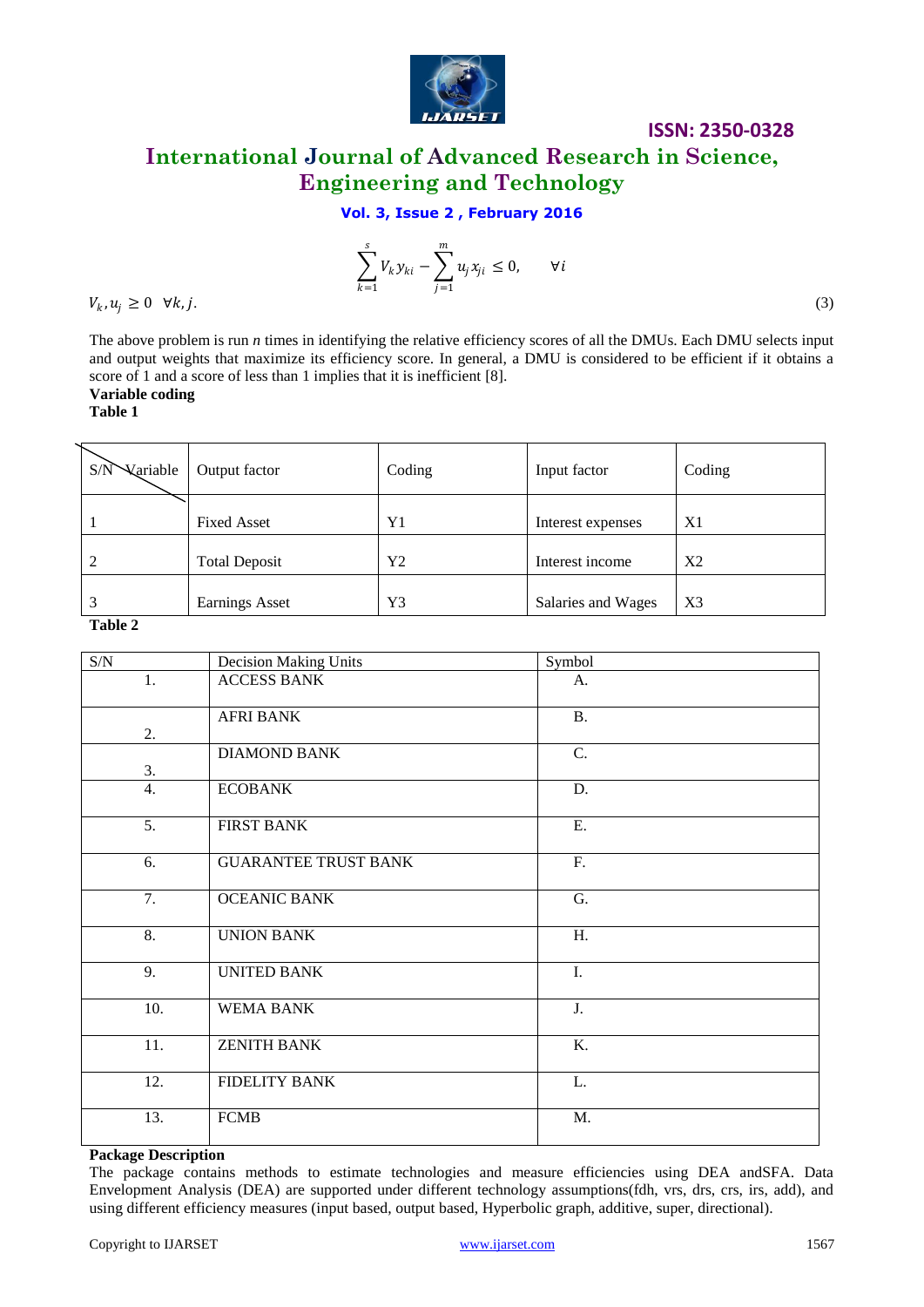

# **International Journal of Advanced Research in Science, Engineering and Technology**

# **Vol. 3, Issue 2 , February 2016**

### **Table3**

| <b>Technology Assumption</b> | <b>Meaning</b>                                                                                     |
|------------------------------|----------------------------------------------------------------------------------------------------|
| Fdh                          | Free disposability hull, no convexity assumption                                                   |
| <b>Vrs</b>                   | Variable returns to scale, convexity and free disposability                                        |
| <b>Drs</b>                   | Decreasing returns to scale, convexity, down-scaling and free disposability                        |
| Crs                          | Constant returns to scale, convexity and free disposability                                        |
| <b>Irs</b>                   | Increasing returns to scale, (up-scaling, but not down-scaling), convexity and free disposability  |
| <b>Irs</b>                   | Increasing returns to scale (up-scaling, but not down-scaling), additivity, and free disposability |
| Add                          | Additivity (scaling up and down, but only with integers), and free disposability                   |
| $fdh+$                       | A combination of free disposability and restricted or local constant return to scale               |

In this work, we only focus on the following Analytical Procedures based on DEA Assumptions:

- Constant Return to Scale (CRS) an increase in inputs of banks proportionate increase in the output. The CRS approach assumes a linear relationship between the inputs and outputs.
- Variable Return to Scale (VRS) an increase in inputs produces a disproportionate increase in the output. The VRS approach assumes a non-linear relationship between the inputs and outputs.
- Efficiency Ratio  $=$  a single composite/virtual ratio between the institution's aggregated weighted inputs and aggregated weighted outputs weighted in the context of the observed best practice performance in the peer group.
- Efficiency Score = a measure of the technical efficiency of the institution in the context of performance of peer institutions. It is expressed as a number between 0 (0%) and 1 (100%).
	- o An institution is rated as fully efficient (score of 1 or 100%) "On the basis of available evidence if and only if the performance of other [institutions] does not show that some of its inputs or outputs can be improved without worsening some of its other inputs or outputs.
	- o Specific score represents the distance of how far the given institution is from the efficiency frontier [7].

DEA Orientations

- Output Orientation (O/O) inputs are kept constant while the possibility of expansion of outputs is explored.
- Output Maximization // MORE Outputs with SAME Inputs Feasible performance targets.
- Input Orientation (I/O) outputs are fixed and the possibility of reduction in inputs is explored.
- A value of 1 shows no change over the observed period. A value greater than 1 indicates improvement in productivity, whereas a value less than 1 represents a decline in performance [6].

The R codes for running the analysis were shown in the appendix A (nonparaeff package) [1]

### **III. PRESENTATION AND ANALYSIS OF RESULTS**

#### **A. Descriptive Statistics of the DMUs (BANKS**)

**Table1**: Descriptive Statistics before Recapitalization

| 13 Banks in the year<br>2000-2004<br>(before recapitalization) | <b>Outputs</b>       |                    |                      | <b>Inputs</b>         |                 |                             |
|----------------------------------------------------------------|----------------------|--------------------|----------------------|-----------------------|-----------------|-----------------------------|
|                                                                | <b>Earning Asset</b> | <b>Fixed Asset</b> | <b>Total Deposit</b> | Salaries and<br>Wages | Interest Income | Interest<br><b>Expenses</b> |
| <b>Maximum</b>                                                 | 201300000            | 378000000          | $1.484e+09$          | 122100000             | 131300000       | 43990000                    |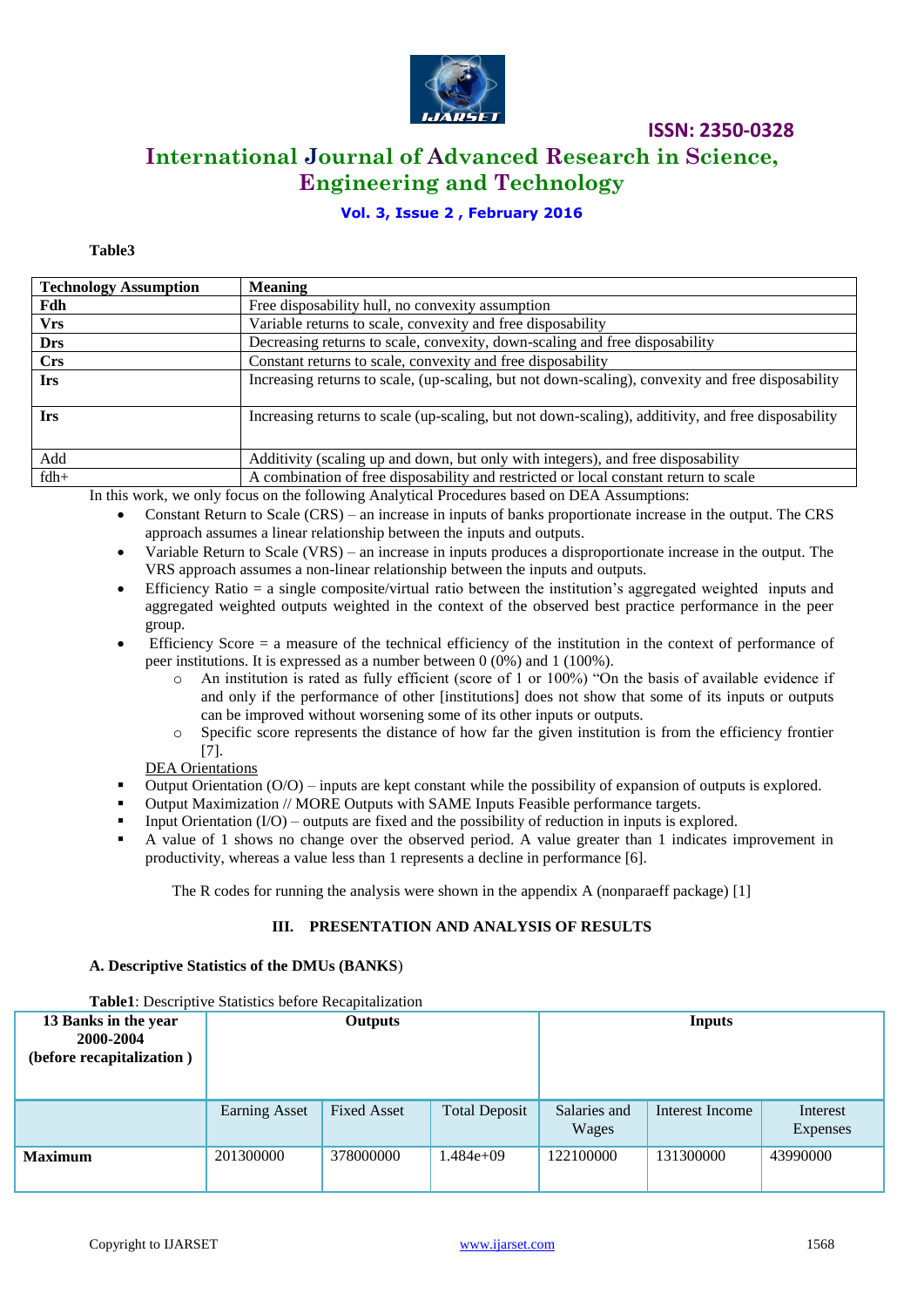

# **International Journal of Advanced Research in Science, Engineering and Technology**

# **Vol. 3, Issue 2 , February 2016**

| <b>Minimum</b>            | 15270000 | 5410000   | $4.670e+07$ | 2337000  | 7578000  | 4575000  |
|---------------------------|----------|-----------|-------------|----------|----------|----------|
| <b>Mean</b>               | 69000000 | 43820000  | $4.031e+08$ | 16480000 | 47290000 | 17560000 |
| <b>Standard deviation</b> | 62238351 | 101032254 | 417444127   | 32752595 | 36306260 | 11083305 |

**Table2**: Descriptive Statistics after Recapitalization

| 13 Banks in the year<br>2006-2010<br>(after recapitalization) | Outputs              |                    |                      |                       | <b>Inputs</b>      |                      |
|---------------------------------------------------------------|----------------------|--------------------|----------------------|-----------------------|--------------------|----------------------|
|                                                               | <b>Earning Asset</b> | <b>Fixed Asset</b> | <b>Total Deposit</b> | Salaries and<br>Wages | Interest<br>Income | Interest<br>Expenses |
| <b>Maximum</b>                                                | 836300000            | 267900000          | $5.366e+09$          | 124400000             | 541600000          | 192400000            |
| <b>Minimum</b>                                                | 96460000             | 29210000           | $5.081e+07$          | 9974000               | 76200000           | 15940000             |
| <b>Mean</b>                                                   | 350400000            | 132400000          | $2.061e+09$          | 50840000              | 242400000          | 94060000             |
| <b>Standard deviation</b>                                     | 231513814            | 83491486           | 1645454835           | 37353101              | 150186398          | 54056176             |

The table 1&2 above simply describe the type of data we are using statistically. It was observed that: the mean of both inputs and outputs after recapitalization is more than the mean of before recapitalization based on the thirteen banks selected across Nigeria.



**Fig. 1:** Scatter plot of inputs and outputs variables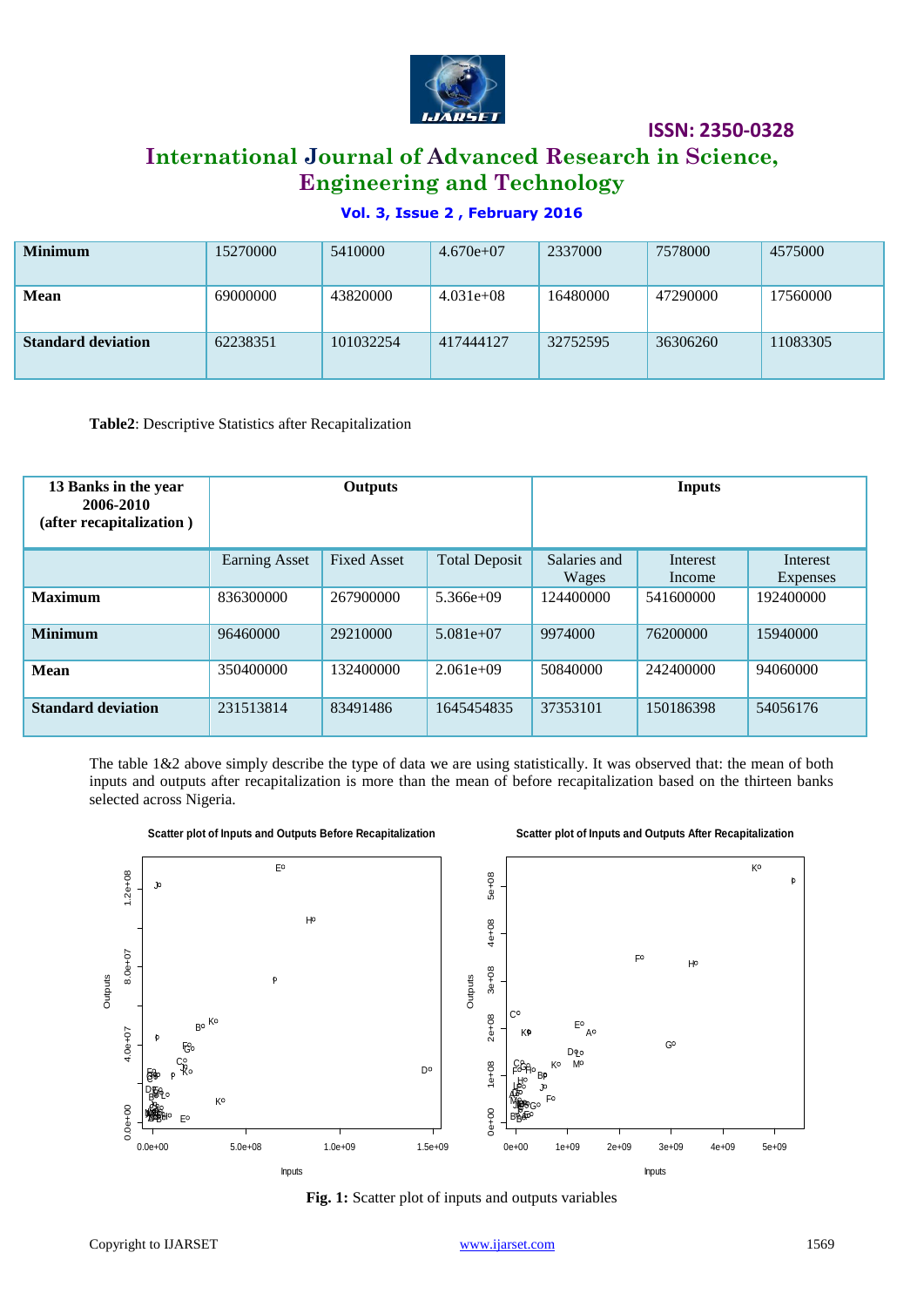

# **International Journal of Advanced Research in Science, Engineering and Technology**

# **Vol. 3, Issue 2 , February 2016**

From the figure 1 above, it can be deduced that under before recapitalization some banks are found to be technically inefficient than the other due to their highly utility of inputs than the outputs. Looking at the points D and K, on the graph they shows the evidence of less efficient than others and only few banks were found to be efficient. Consequently, all the banks after recapitalization were found to be technically efficient based on the fact that they minimized and maximized the use of inputs and outputs variables. When we compare the two instances, it showcases that after recapitalization influence the effectiveness of thirteen selected commercial banks in Nigeria than before recapitalization. **Table 3**: It shows the possible correlation that exist between inputs and outputs variables

| <b>Correlation between input and output Before Recapitalization</b>                   |                 |                                                                    |                 |  |  |  |  |
|---------------------------------------------------------------------------------------|-----------------|--------------------------------------------------------------------|-----------------|--|--|--|--|
|                                                                                       | <b>Salaries</b> | Interest expenses                                                  | Interest income |  |  |  |  |
| Earning asset                                                                         | $-0.01417233$   | 0.2169604                                                          | 0.7507484       |  |  |  |  |
| Fixed asset                                                                           | 0.08644833      | $-0.1208947$                                                       | 0.1477602       |  |  |  |  |
| Deposit                                                                               | $-0.16010620$   | 0.3750828                                                          | 0.4555744       |  |  |  |  |
|                                                                                       |                 | Pearson's product-moment correlation, $p$ -value = 0.001817<0.05   |                 |  |  |  |  |
|                                                                                       |                 | <b>Correlation between input and output After Recapitalization</b> |                 |  |  |  |  |
|                                                                                       | Salaries        | Interest expenses                                                  | Interest income |  |  |  |  |
| Earning asset                                                                         | 0.6793752       | 0.8001377                                                          | 0.8674789       |  |  |  |  |
| Fixed asset                                                                           | 0.7243018       | 0.8274623                                                          | 0.7142097       |  |  |  |  |
| Deposit                                                                               | 0.8468353       | 0.7941516                                                          | 0.8645735       |  |  |  |  |
| <i>Pearson's product-moment correlation, p-value = <math>2.074e-13&lt;0.05</math></i> |                 |                                                                    |                 |  |  |  |  |

It was observed from the table 3 above that: there is a slight relationship between the input (Interest expenses, Interest income and Salaries and Wages) and output variables (Fixed Asset, Total Deposit and Earnings Asset) with the pvalues (*0.001817*) less than 0.05 which is the level of significance under before recapitalization compared to After recapitalization that has a perfect and strong positive correlation between the variables inputs and outputs with p-value (*2.074e-13*) less than 0.05. This implies that after recapitalization inputs and outputs are more efficient compare to

before recapitalization in thirteen selected commercial banks in Nigeria.

#### B. DEA Analysis

**Table 4:** DEA Analysis Before recapitalization

| <b>Input Orientation (2000-2004)</b> |                     |            |            | <b>Output Orientation (2000-2004)</b> |                     |            |            |                     |
|--------------------------------------|---------------------|------------|------------|---------------------------------------|---------------------|------------|------------|---------------------|
|                                      | Efficiency<br>Score | <b>CRS</b> | <b>VRS</b> | Efficiency<br>Ratio                   | Efficiency<br>score | <b>CRS</b> | <b>VRS</b> | Efficiency<br>Ratio |
| <b>DMUs</b>                          |                     |            |            |                                       |                     |            |            |                     |
| <b>ACCESS BANK</b>                   | 1.0000000           | 0.8863186  | 1.0000000  | 0.8863186                             |                     | 1.128262   | 1.000000   | 0.8863186           |
| <b>AFRI BANK</b>                     | 1.0000000           | 0.7950453  | 1.0000000  | 0.7950453                             |                     | 1.257790   | 1.000000   | 0.7950453           |
|                                      | 0.4688817           | 0.3630347  | 0.4244599  | 0.8552862                             |                     | 2.754558   | 2.241144   | 0.8136131           |
| DIAMOND BANK                         |                     |            |            |                                       |                     |            |            |                     |
| <b>ECOBANK</b>                       | 1.0000000           | 0.5710895  | 1.0000000  | 0.5710895                             |                     | 1.751039   | 1.000000   | 0.5710895           |
| <b>FIRST BANK</b>                    | 1.0000000           | 1.0000000  | 1.0000000  | 1.0000000                             |                     | 1.000000   | 1.000000   | 1.0000000           |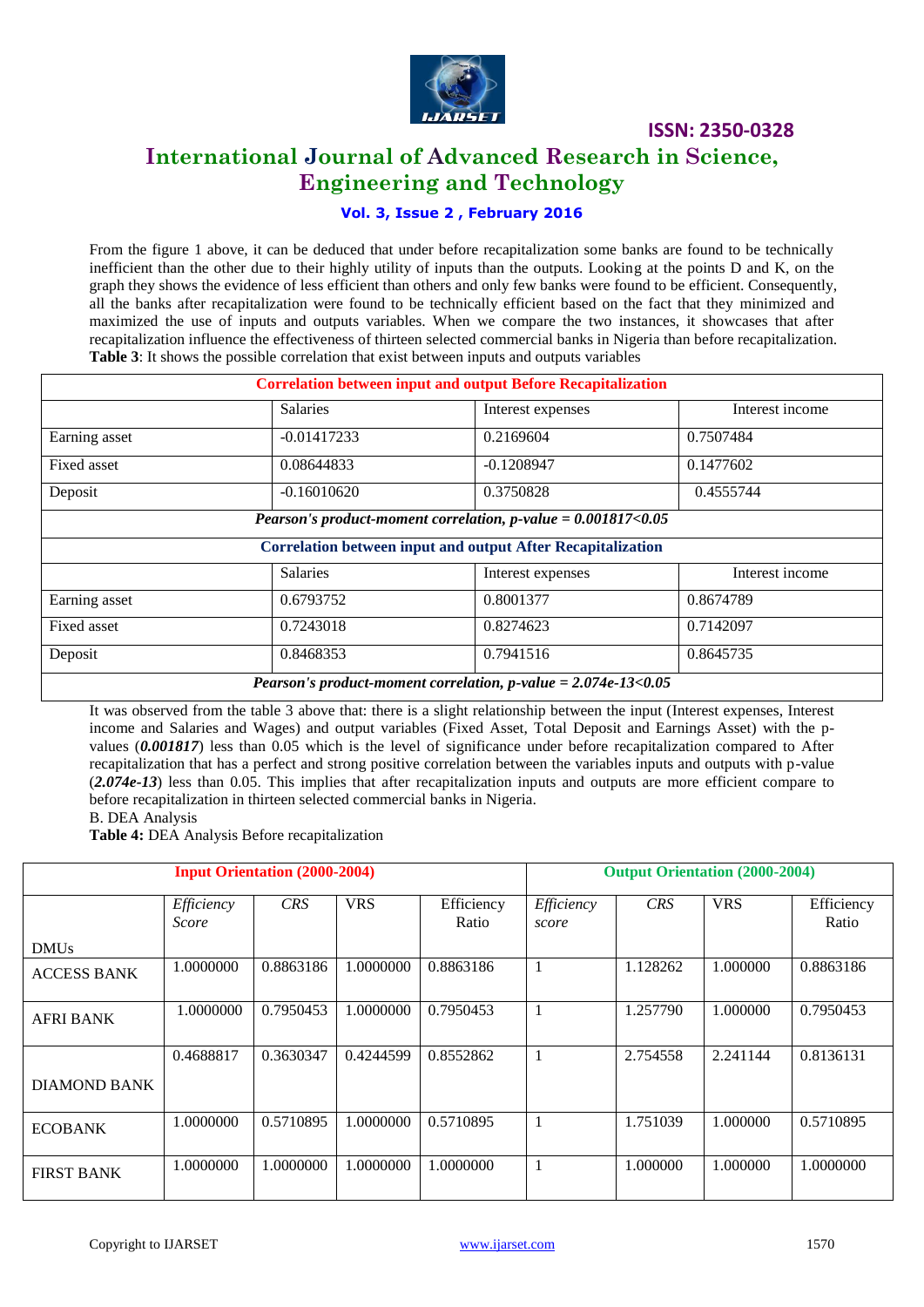

# **International Journal of Advanced Research in Science, Engineering and Technology**

# **Vol. 3, Issue 2 , February 2016**

| <b>GUARANTEE</b><br><b>TRUST BANK</b> | 1.0000000 | 1.0000000 | 1.0000000 | 1.0000000 | 1            | 1.000000 | 1.000000 | 1.0000000 |
|---------------------------------------|-----------|-----------|-----------|-----------|--------------|----------|----------|-----------|
|                                       | 1.0000000 | 0.6354093 | 0.6357049 | 0.9995350 | 1            | 1.573789 | 1.439763 | 0.9148386 |
| <b>OCEANIC BANK</b>                   |           |           |           |           |              |          |          |           |
| <b>UNION BANK</b>                     | 1.0000000 | 0.6230646 | 0.7183973 | 0.8672982 | $\mathbf{1}$ | 1.604970 | 1.572760 | 0.9799313 |
| <b>UNITED BANK</b>                    | 1.0000000 | 0.7761641 | 0.9654891 | 0.8039076 | 1            | 1.288387 | 1.031757 | 0.8008126 |
| WEMA BANK                             | 1.0000000 | 0.6391380 | 0.6474745 | 0.9871246 | $\mathbf{1}$ | 1.564607 | 1.394644 | 0.8913698 |
| <b>ZENITH BANK</b>                    | 1.0000000 | 1.0000000 | 1.0000000 | 1.0000000 | 1            | 1.000000 | 1.000000 | 1.0000000 |
|                                       | 1.000000  | 1.0000000 | 1.0000000 | 1.0000000 | $\mathbf{1}$ | 1.000000 | 1.000000 | 1.0000000 |
| <b>FIDELITY BANK</b>                  |           |           |           |           |              |          |          |           |
| <b>FCMB</b>                           | 1.0000000 | 0.8612162 | 1.0000000 | 0.8612162 | 1            | 1.161149 | 1.000000 | 0.8612162 |
| Average                               | 0.959145  | 0.780806  | 0.876271  | 0.894371  | 1            | 1.391119 | 1.206159 | 0.88371   |

The results obtained from table 4 above, can be interpreted as follows: The efficiency scores estimate shows the extent to which both inputs and outputs would lead to reduced or increased in equal portion to reach the service leading edge. Column one for both inputs and output orientations represent the efficiency scores of the thirteen selected banks in Nigeria. Twelve out of thirteen selected banks in Nigeria achieved efficiency scores of 100% and the only bank with less efficiency score of 47% is Diamond bank under input orientation. This implies that, twelve banks are found to be technically efficient in terms of their inputs (Salaries and Wages, Interest Income and Interest Expenses) and all the thirteen banks were found to be technically efficient under outputs (Earning Asset, Fixed Asset and Total Deposit). In general, since the average efficiency scores of inputs is 96% and that of outputs is 100%, this implies a weak efficiency in input orientation of Nigeria banks "Before Recapitalization".

The last three columns represent Constant return to scale (CRC), variable return to scale (VRS) and efficiency ratio under both input and output orientations. The average size of the efficiency scores in the constant returns case is 78% with four banks achieving an efficiency score of 100% which is lesser compared with the average size efficiency scores of 88% in the Variable return to scale with eight banks achieving an efficiency scores of 100%. This implies a potential reduction in Salaries and Wages, Interest Income and Interest Expenses, on average, of 22% across the banks with 100% optimal and adequate operation in Earning Asset, Fixed Asset and Total Deposit. Another important technical efficiency is the efficiency ratio, in which we have its average to be 89% under input orientation. Since the value of efficiency ratio is less than one (100%) then we conclude that the banks are apparently operating with 89% optimal scale. If we consider the output orientation, the average efficiency score of the thirteen banks is 1.391119, indicating that these banks on average may be able to increase all their outputs by 39 per cent using the same amount of inputs. And the average efficiency score under VRT is 1.206159, indicating that the banks on average may able to increase all their outputs by 21% using the same amount of input.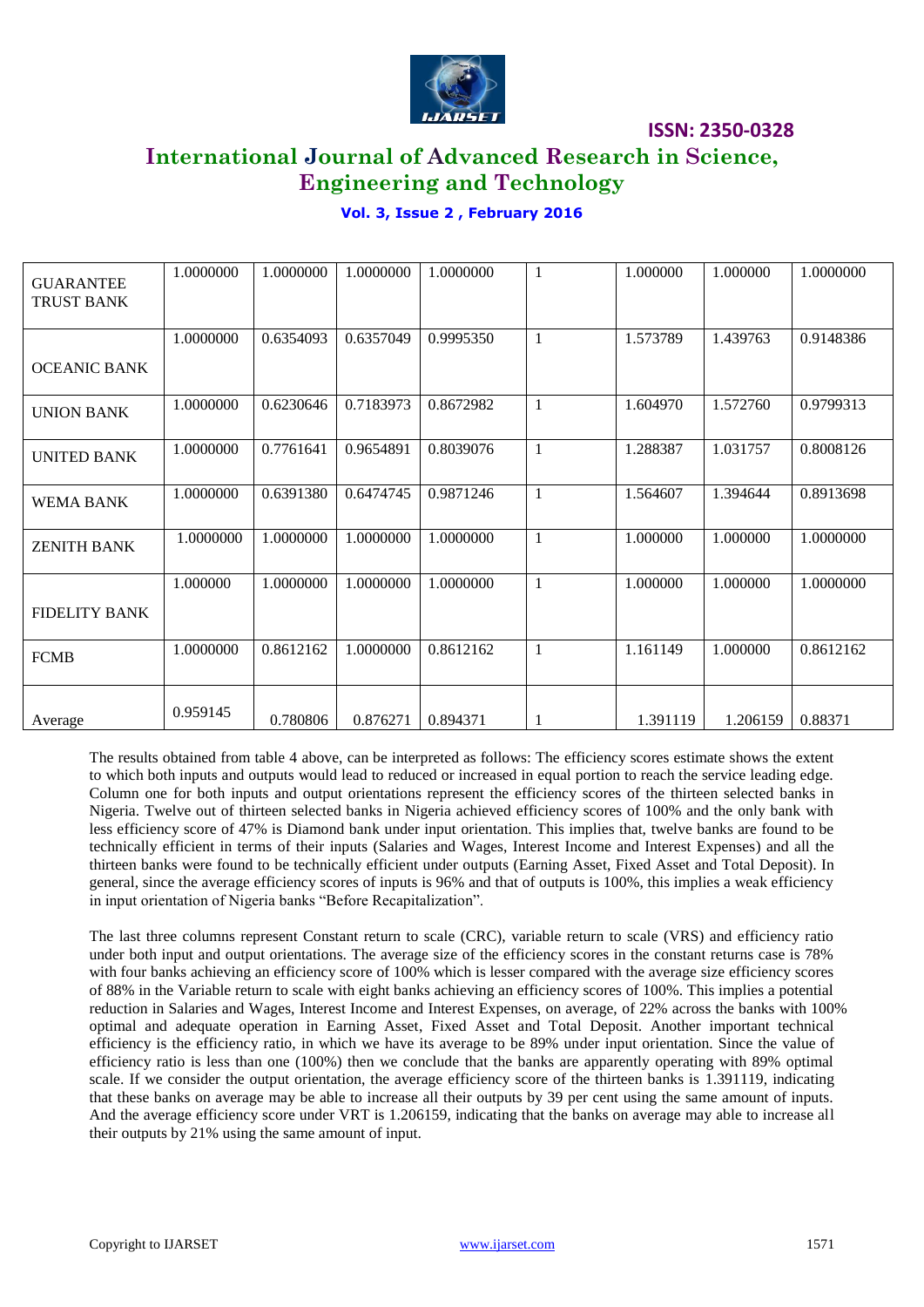

# **International Journal of Advanced Research in Science, Engineering and Technology**

# **Vol. 3, Issue 2 , February 2016**

In a nutshell, the less efficient banks has an efficiency score of 47%, which has an average efficiency score of 96%, the average size of the efficiency scores in the constant returns case is 78% with four banks achieving an efficiency score of 100%, The average size of the efficiency scores in the Variable returns case is 88% with eight banks achieving an efficiency score of 100%, the potential reduction in inputs variables is at an average 22% across the banks and the efficiency ratio is 89% optimal. All this were obtained from the table 4.4 above for "Before Recapitalization".

### **Table 5**: DEA Analysis After recapitalization

| <b>Input Orientation (2006-2010)</b>  |                     |            |            |                     | <b>Output Orientation (2006-2010)</b> |          |            |                     |
|---------------------------------------|---------------------|------------|------------|---------------------|---------------------------------------|----------|------------|---------------------|
| <b>DMUs</b>                           | Efficiency<br>Score | <b>CRS</b> | <b>VRS</b> | Efficiency<br>Ratio | Efficiency<br>score                   | CRS      | <b>VRS</b> | Efficiency<br>Ratio |
| <b>ACCESS BANK</b>                    | 1.0000000           | 1.0000000  | 1.0000000  | 1.0000000           | $\mathbf{1}$                          | 1.000000 | 1.000000   | 1.0000000           |
| <b>AFRI BANK</b>                      | 1.0000000           | 1.0000000  | 1.0000000  | 1.0000000           | $\mathbf{1}$                          | 1.000000 | 1.000000   | 1.0000000           |
| <b>DIAMOND</b><br><b>BANK</b>         | 1.0000000           | 1.0000000  | 1.0000000  | 1.0000000           | $\mathbf{1}$                          | 1.000000 | 1.000000   | 1.0000000           |
| <b>ECOBANK</b>                        | 1.0000000           | 0.7164354  | 0.8397420  | 0.8531614           | $\mathbf{1}$                          | 1.395799 | 1.244614   | 0.8916857           |
| <b>FIRST BANK</b>                     | 1.0000000           | 1.0000000  | 1.0000000  | 1.0000000           | $\mathbf{1}$                          | 1.000000 | 1.000000   | 1.0000000           |
| <b>GUARANTEE</b><br><b>TRUST BANK</b> | 1.0000000           | 1.0000000  | 1.0000000  | 1.0000000           | $\mathbf{1}$                          | 1.000000 | 1.000000   | 1.0000000           |
| <b>OCEANIC BANK</b>                   | 1.0000000           | 1.0000000  | 1.0000000  | 1.0000000           | $\mathbf{1}$                          | 1.000000 | 1.000000   | 1.0000000           |
| <b>UNION BANK</b>                     | 1.0000000           | 0.5326819  | 0.5375601  | 0.9909254           | $\mathbf{1}$                          | 1.877293 | 1.747046   | 0.9306199           |
| <b>UNITED BANK</b>                    | 0.6820535           | 0.5154656  | 0.5198544  | 0.9915575           | $\mathbf{1}$                          | 1.939994 | 1.397768   | 0.7205015           |
| <b>WEMA BANK</b>                      | 1.0000000           | 0.5967200  | 1.0000000  | 0.5967200           | $\mathbf{1}$                          | 1.675828 | 1.000000   | 0.5967200           |
| <b>ZENITH BANK</b>                    | 1.0000000           | 0.7210736  | 1.0000000  | 0.7210736           | $\mathbf 1$                           | 1.386821 | 1.000000   | 0.7210736           |
| <b>FIDELITY BANK</b>                  | 1.0000000           | 0.5223969  | 0.7043774  | 0.7416435           | $\mathbf{1}$                          | 1.914253 | 1.674452   | 0.8747288           |
| <b>FCMB</b>                           | 1.0000000           | 0.7124669  | 0.8878399  | 0.8024723           | $\mathbf{1}$                          | 1.403574 | 1.191484   | 0.8488926           |
| Average                               | 0.975543            | 0.793634   | 0.883798   | 0.899812            | 1                                     | 1.353351 | 1.17349    | 0.891094            |

This table 5 is similar to table 7 in terms of interpretation. The following results were deduced from the above table (table 7): the less efficient banks has an efficiency score of 68% with an average efficiency score of 98%, the average size of the efficiency scores in the constant returns case is 79% with six banks achieving an efficiency score of 100%, The average size of the efficiency scores in the Variable returns case is 88% with eight banks achieving an efficiency score of 100%, the potential reduction in inputs variables is at an average 21% across the banks and the efficiency ratio is 89% optimal.Since the after recapitalization has high efficiency ratio than before recapitalization, then, recapitalization policy in Nigeria has a significance effect on banks performance (see table 6).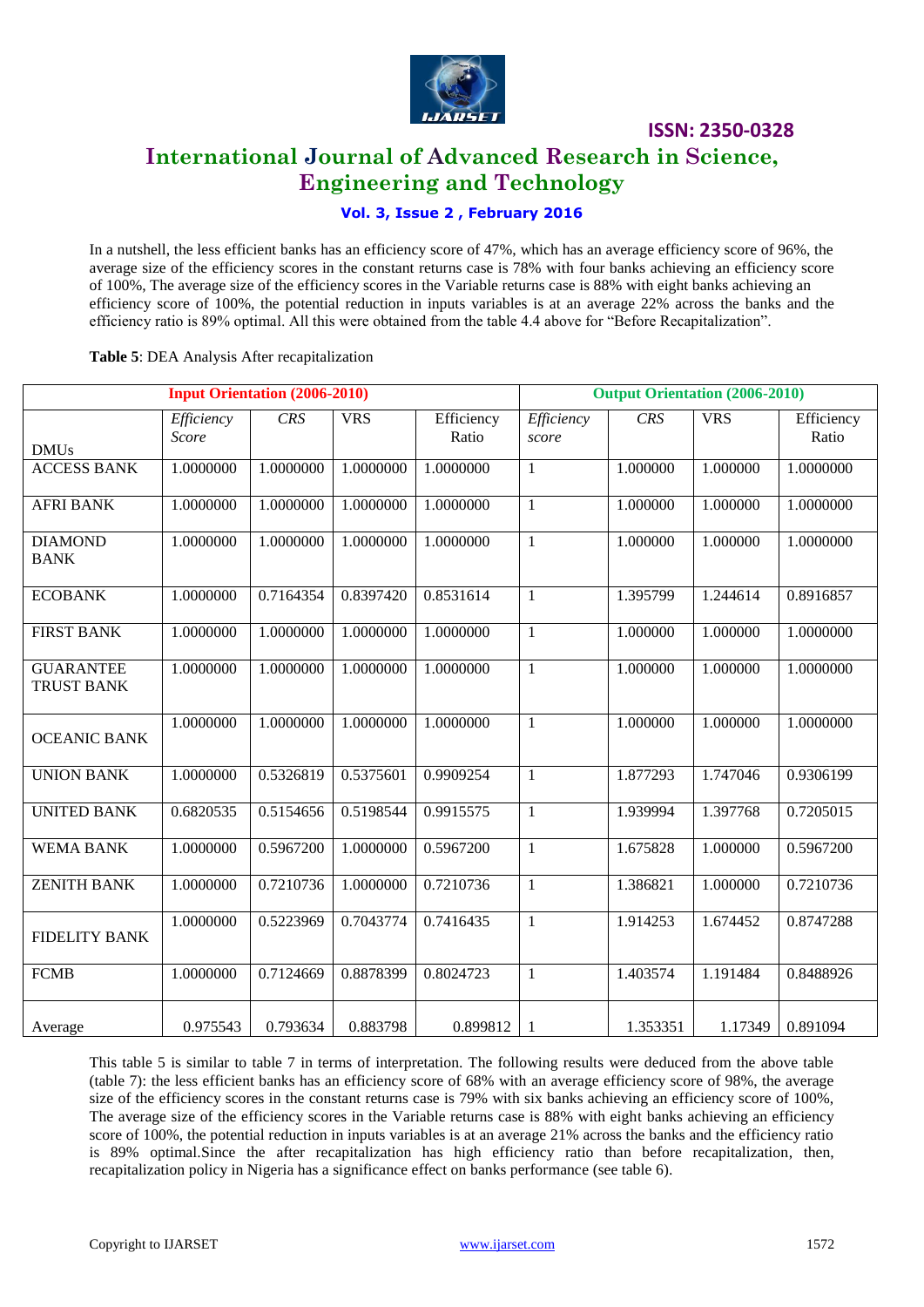

# **International Journal of Advanced Research in Science, Engineering and Technology**

**ISSN: 2350-0328**

# **Vol. 3, Issue 2 , February 2016**

Table 6: Summary of the result obtained from the DEA.

| <b>Analytical Procedure</b>               | <b>Before Recapitalization</b> | <b>After Recapitalization</b> |
|-------------------------------------------|--------------------------------|-------------------------------|
| Bank with less Efficiency Score           | 47%                            | 68%                           |
| <b>Average Efficiency Score</b>           | 96%                            | 98%                           |
| <b>Constant Returns to Scale</b>          | 78%                            | 79%                           |
| Number of banks achieving 100% efficiency | 4                              | 6                             |
|                                           |                                |                               |
| Average Efficiency Ratio                  | 88%                            | 89%                           |

### **IV. CONCLUSION/RECOMMENDATIONS**

This study has analysed the relationship between bank recapitalization and monetary discomfort of commercial banks in Nigeria. From the results of the study, we concluded that there exists a possible relationship between the selected variables of interest. The results of Data Envelopment Analysis clearly show that: Recapitalization policy in Nigeria has a significance effect in monitoring the performance of commercial Banks. Most commercial banks in Nigeria achieved 100% efficiency in year 2006-2010 and imply a good performance of banks after recapitalization than before recapitalization. In the light of the problems being encountered in the Recapitalisation programme by some banks and the need to eliminate distress in our economy, the following measures would help to address or reduce the problem and also help the already Capitalized banks to consolidate their position in the money market and banking sector as a whole.

- i. Commercial banks should have a code of conduct and a powerful disciplinary.
- ii. Re-engineering and staff restructuring should be made the watchword to have highly skilled staff on hand for disposition of bank products and services.

#### **REFERENCES**

[1] John Burkett (2011) "Notes on choosing DEA models, writing R code, and interpreting R output". Online journal, [www.pdfsearchengine.com](http://www.pdfsearchengine.com/) .

[2] Santos, J.A.C (1999) "Bank Capital regulation in General Equilibrium". NBER, working paper, No. 5244.

[3] Shrieves, R.E and D. Dahl (1992) "The relationship between risk and capital in commercial banks. Journal of Banking and Finance, Vol. 16, pp. 439-457.

[7] Cooper, W.W., L.M. Seiford, and J. Zhu, eds., 2003, Handbook of Data Envelopment Analysis, Kluwer Academic Publishers, Boston.

[8]Srinivas Talluri, (2000), "Data Envelopment Analysis: Models and Extensions". Holly S. Lewis, Feature Editor, Pennsylvania State University Online journal[, www.pdfsearchengine.com](http://www.pdfsearchengine.com/)

[9] Charnes, A., Cooper, W. W., & Rhodes, E. (1978). "Measuring the efficiency of decision making units."*European Journal ofOperational Research, 2*, 429-444.

[10] Martin Brown bridge, "The Causes of Financial Distress in Local Banks in Africa and Implications for Prudential Policy,"UNCTAD/OSG/DP/132, 1998

[11] Nasiru, M.Y; Joshua, M and Nasiru A. K,(2012)."Bank recapitalisation in Nigeria: Resuscitating Liquidity or forestalling Distress?".International journal of business and social Science, Vol. 3 No. 10.

[12] Cameron, R. E. (1972), Banking and Economic Development: some Lessons of History. O.U.P. Publishers, New York.

[13] Central Bank of Nigeria (2005). "Annual Reports and Statement of Accounts".Pp3-5.

[14]McKinnon, R. (1973). Money and Capital in Economic Development, Washington, D.C.The Brookings Institutions.Pp3-15.

[15] Sani, S. I. (2004), Critical Assessment of the role of NDIC in Bank Liquidation. Unpublished Bachelor Project submitted to the Department of Economics. UsmanuDanfodiyo University, Sokoto.

[16] Soludo, C. (2004), consolidating the Nigerian Banking Industry to meet the Development Challenges of the 21st Century. Address Delivered to the Special Meeting of the Banking Committee held on July 6 at CBN head quarter, Abuja.

[17] Joseph O Sanusi (2003)," Central Bank of Nigeria's standpoint of anti-money laundering compliance". Being a conference held in Lagos in Compliance with International Standards.

<sup>[4]</sup> Berger, A.N., Herring, R.J. and Szego, G.P. (1995) "The role of capital in financial institution". Journal of banking and Finance, Vol.19, pp.393- 430

<sup>[5]</sup> William W. Cooper, Lawrence M. Seiford and Joe Zhu (2000) "Data envelopment analysis History, Models and Interpretations" Online journal, [www.pdfsearchengine.com](http://www.pdfsearchengine.com/)

<sup>[6]</sup> Cooper, W. W., Seiford, L. M. and Tone, K. (2007): Data envelopment analysis: a comprehensive text with models, applications, references and DEA-solver software. Second edition Springer New York.